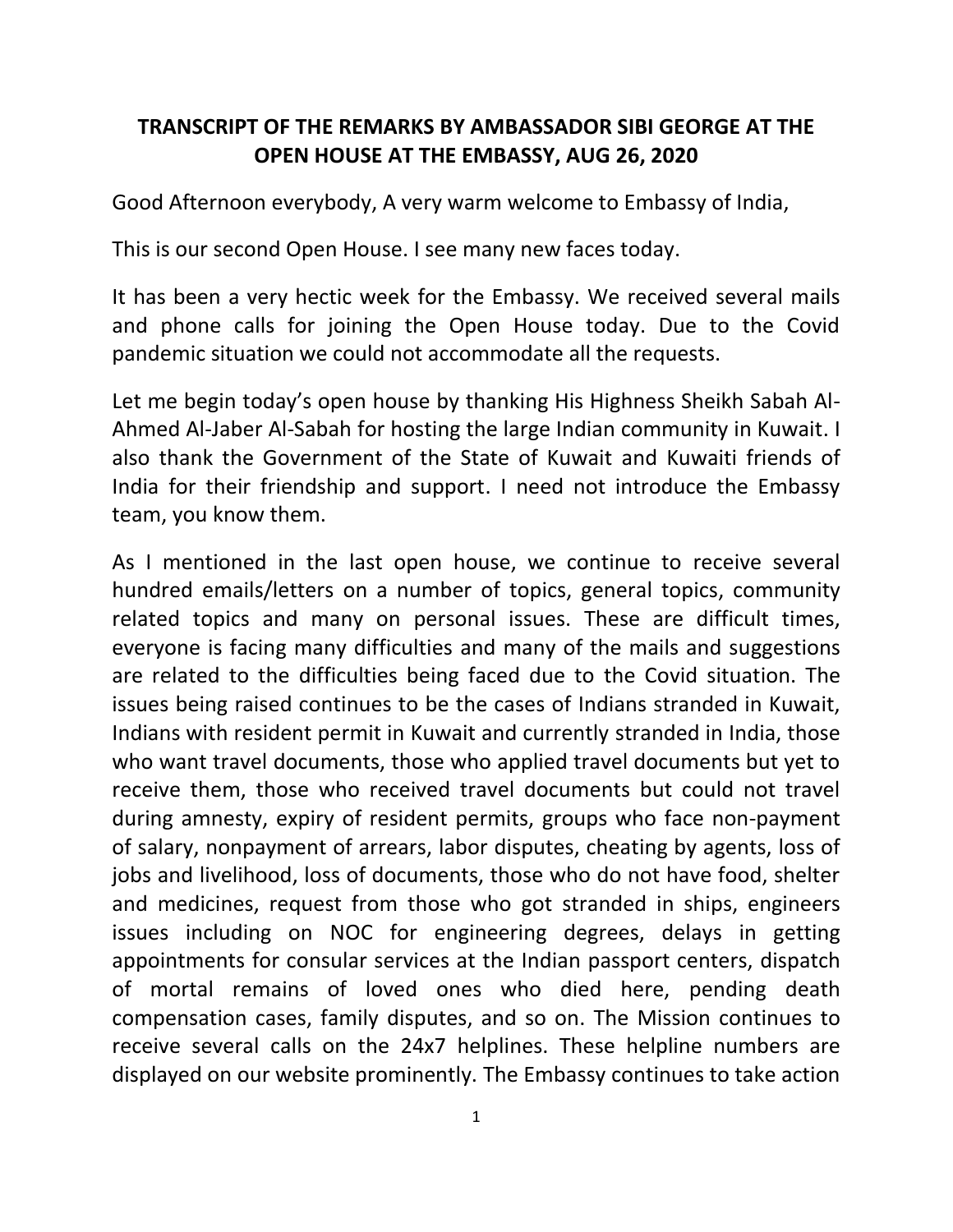on each of these issues. We have several success stories during last week. Most are work in progress.

I am happy to note that we have some positive developments. The Vande Bharat Mission has resumed and regular flights are flying to different cities in India. It is gratifying to note that the gentleman who raised a request to travel to Amritsar has since returned to Amritsar. The demand for travel to India is reducing. Some Air India flights had to be cancelled due non availability of passengers. We have also people who are stranded in India, currently returning to Kuwait via Dubai. We have also taken up the matter with the Kuwaiti authorities requesting permission for people stranded in India, to return directly to Kuwait. We have discontinued the appointment system at passport centers and also instructed that all applications are to be accepted on the same day, the timing of the passport centers have also been increased. The Consular Staff of the Embassy has been working on Fridays and Saturdays. They will also be working in coming weekend. We will have a short presentation on some of the issues.

In addition to the interactions we have at the Open House, we thought it is important to have a theme for each of the Open House meetings. The theme is decided on the basis of mails and suggestions received. Today's theme is 'Indian Community Welfare Fund', we will discuss how to get assistance from the ICWF. We have opened ICWF Application boxes at the Embassy and also at the three passport offices to make the fund accessible to the Indians in distress. We are also uploading the ICWF assistance forms on Embassy website. I have set up a three member committee headed by Deputy Chief of Mission to examine each of the assistance requests as per guidelines from Government of India and make their recommendations. Our endeavor is to get a decision on each of the requests on the same day itself. I look forward to have suggestions and ideas from you for better utilization of Fund.

We will have 'Engineers issue' as the theme of the next Open House on September 2. I held a few round of discussions with some groups and individuals on the issue. I am getting requests from various individuals,